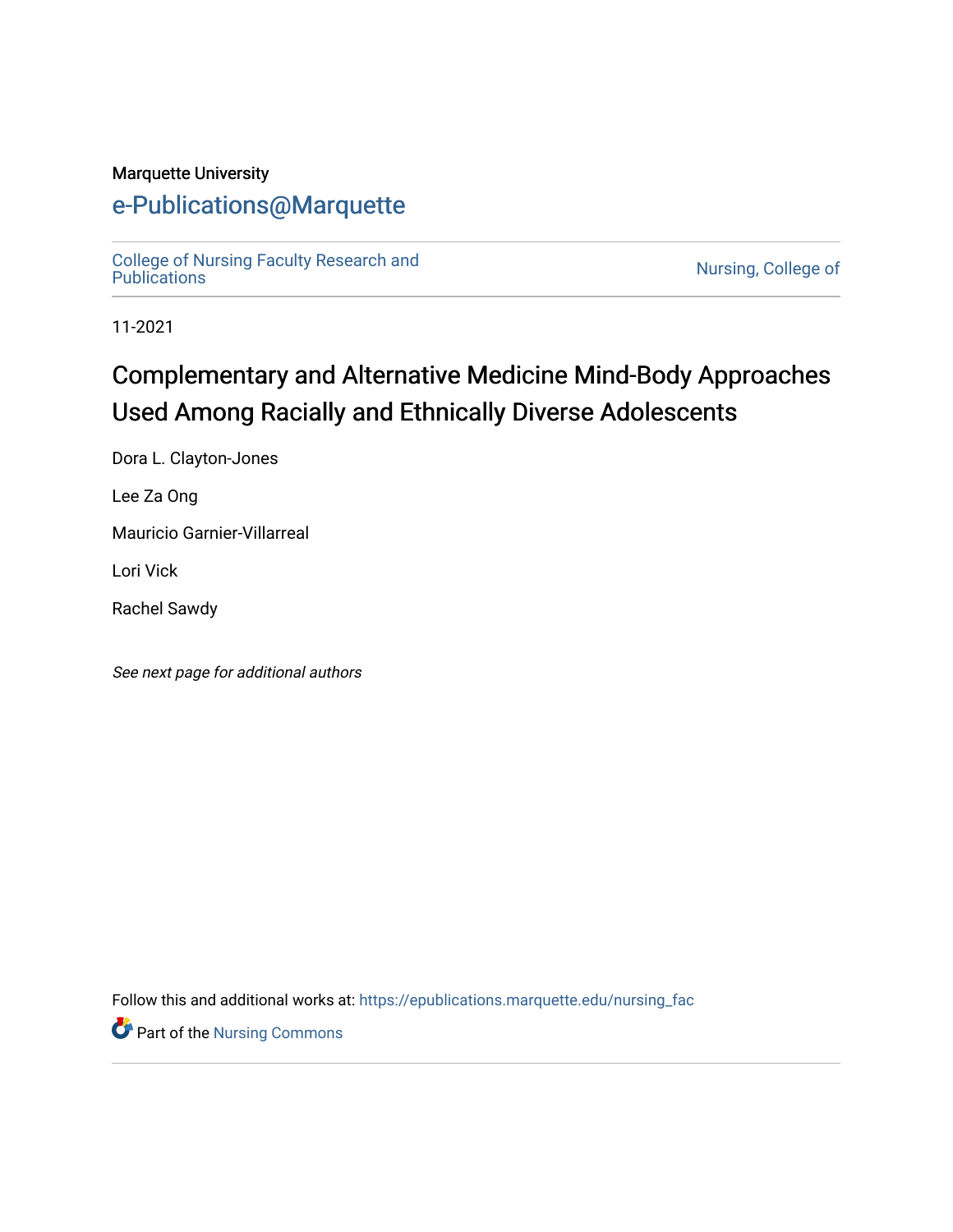#### Authors

Dora L. Clayton-Jones, Lee Za Ong, Mauricio Garnier-Villarreal, Lori Vick, Rachel Sawdy, Safiya George, and Kristin Haglund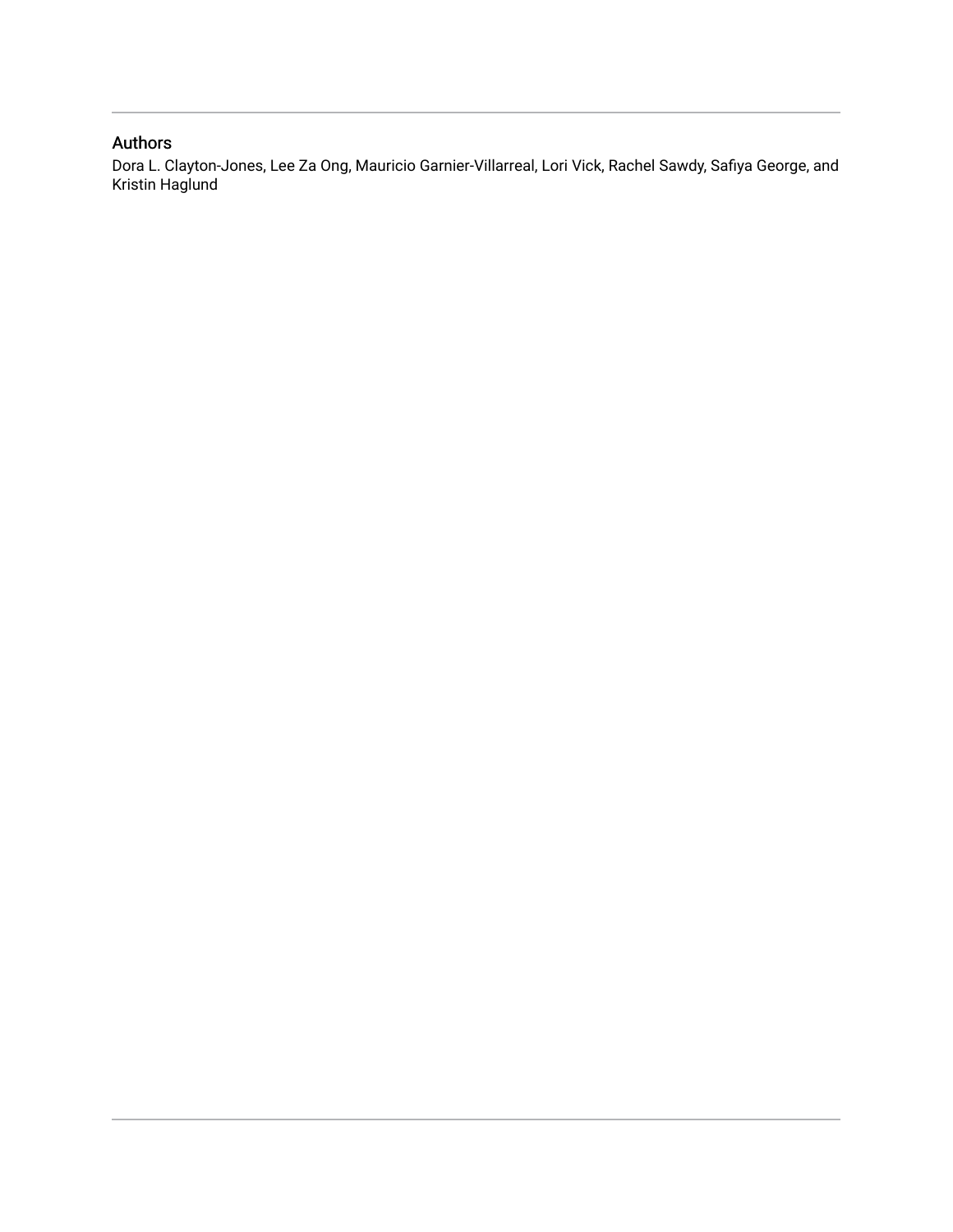**Marquette University**

# **e-Publications@Marquette**

### *Nursing Faculty Research and Publications/College of Nursing*

#### *This paper is NOT THE PUBLISHED VERSION***.**  Access the published version via the link in the citation below.

*Journal of Pediatric Nursing*, Vol. 61 (November/December 2021): 254-259. [DOI.](https://doi.org/10.1016/j.pedn.2021.07.009) This article is © Elsevier (WB Saunders) and permission has been granted for this version to appear in [e-](http://epublications.marquette.edu/)[Publications@Marquette.](http://epublications.marquette.edu/) Elsevier (WB Saunders) does not grant permission for this article to be further copied/distributed or hosted elsewhere without the express permission from Elsevier (WB Saunders).

# Complementary and Alternative Medicine Mind-Body Approaches Used Among Racially and Ethnically Diverse Adolescents

Dora Clayton-Jones Marquette University College of Nursing, Milwaukee, WI Lee Za Ong Marquette University, Department of Counselor Education and Counseling Psychology, WI Mauricio Garnier-Villarreal Vrije Universiteit Amsterdam, Sociology Department, the Netherlands Lori Vick University of South Carolina College of Nursing, SC Rachel Sawdy Marquette University College of Nursing, Milwaukee, WI Safiya George Christine E. Lynn College of Nursing, Florida Atlantic University, FL Kristin Haglund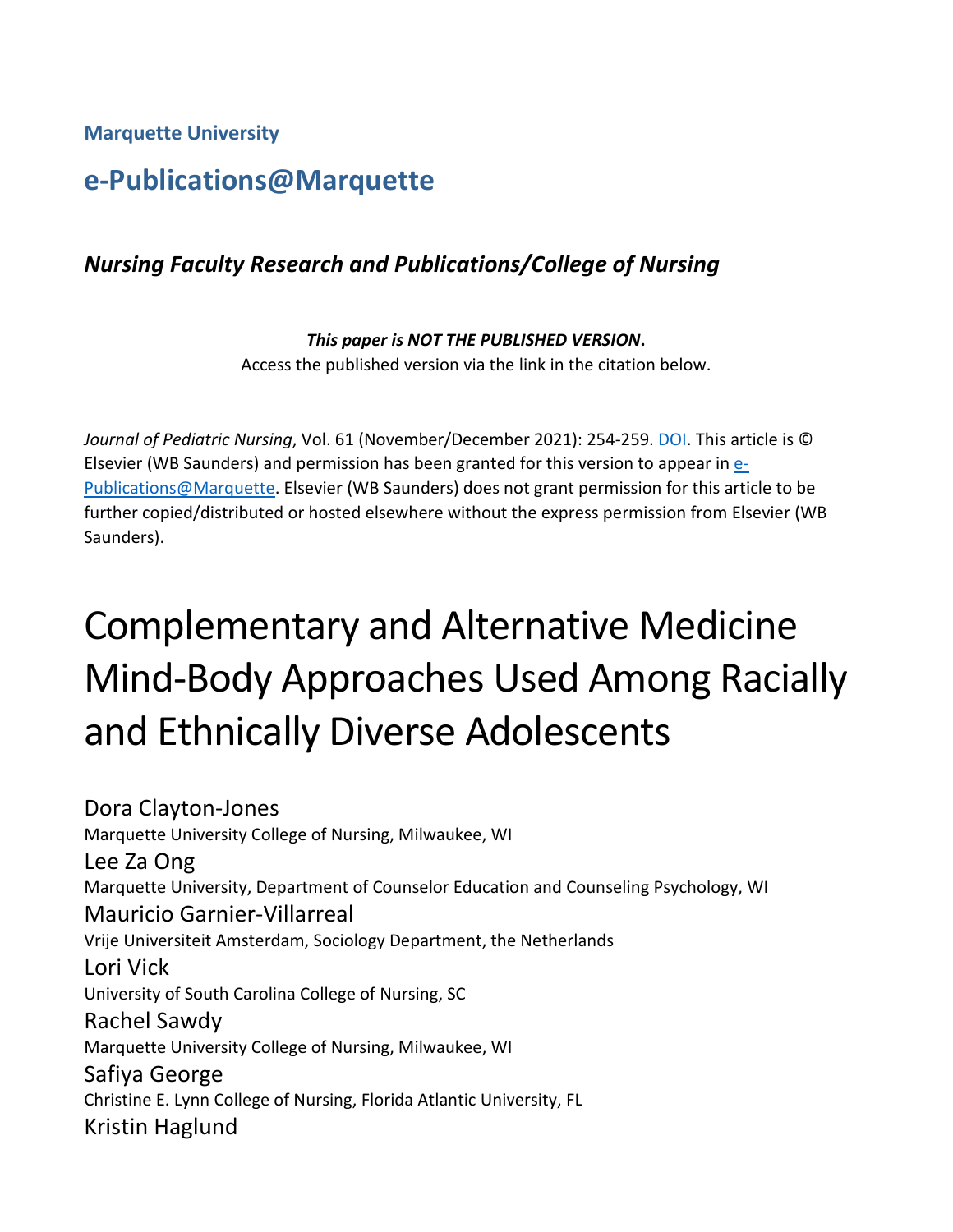#### Marquette University College of Nursing, Milwaukee, WI

### Abstract

#### Purpose

The aim of this paper is to examine complementary and alternative medicine (CAM) use among racially and ethnically diverse adolescents. Greater understanding of CAM use among this group is warranted to better inform health care providers in delivering a culturally relevant health promotion approach.

#### Design and methods

A secondary data analysis was conducted using the 2012 Child Complementary and Alternative Medicine Supplement of the National Health Interview Survey (CAM-NHIS) data, which was collected from a national sample of adolescents aged 12–17 years. A logistic regression test was employed to investigate the predictors associated with CAM use among racially and ethnically diverse adolescents.

#### Results

While Black and Hispanic adolescents were the least likely to use CAM compared to their White counterparts, families with higher incomes, higher education attainment, and adolescents who experienced pain were more likely to use CAM.

#### **Conclusions**

Findings suggest the need for future research to gain a greater understanding of CAM use among racially and ethnically diverse adolescents, and insights into how health disparities impact CAM use. Greater understanding of how CAM use intersects with health beliefs and outcomes is also warranted.

#### Practice implications

Based on the CAM-NHIS survey, few racially and ethnically diverse adolescents have reported use of CAM. Development of culturally appropriate instruments and methods to assess CAM use among racially and ethnically diverse adolescents may yield specific data for this population. Informed health care providers can advocate for improved access to CAM for minority adolescents and alter disparate use.

The National Center for Complementary and Integrative Health (NCCIH) of the National Institutes of Health (NIH) defines complementary and alternative medicine (CAM) as health care interventions independent of conventional treatment (NCCIH, 2018). CAM consists of a variety of health approaches that are used to supplement or enhance conventional medical treatment (NHIS, 2012). Generally, CAM falls within four main categories: mind-body therapies, biologically and whole medical systems, energy therapies, and manipulative and body-based practices (NCCIH, 2018). When used with conventional medicine, CAM is referred to as complementary. When CAM is used in place of conventional medicine, it is considered alternative (NCCIH, 2018).

Approximately 45% of the pediatric population in the United States use some form of CAM (NHIS, 2012). Over 730,000 children in the United States use CAM for various types of pain (Black et al., 2018) and over ten million children used yoga, meditation, or a chiropractor as a CAM approach (2018). CAM use is increasing among children and adolescents with acute and chronic illnesses (Abu-Baker et al., 2018; Italia et al., 2014). CAM use is more likely among older children aged 12–17 living with chronic health conditions or recurrent headaches, and among children whose parents use CAM (Black et al., 2015). Parents and caregivers commonly administer CAM to their children to promote wellness and manage a range of health issues such as sleep (Cohen et al., 2018),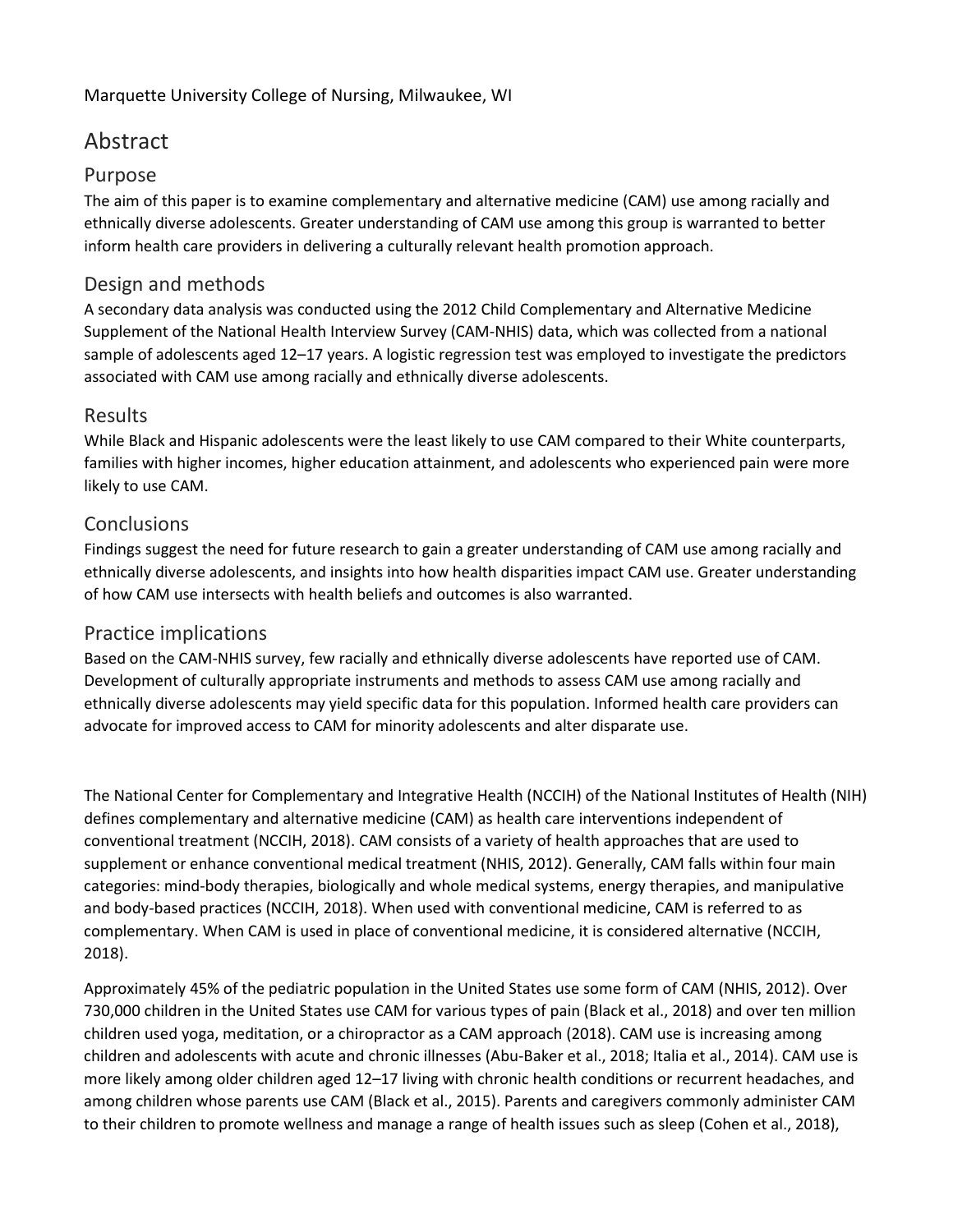asthma or gastrointestinal disorders (Anheyer et al., 2017; Fifi et al., 2018; Kim et al., 2020) neurological or mental health conditions (Charkhandeh et al., 2016; Chen et al., 2016; DeFilippis, 2018) and acute and chronic pain, such as sickle cell pain (Lovas et al., 2017; Lu et al., 2014; Matthie et al., 2015; Neri et al., 2016; Williams & Tanabe, 2016).

Evidence for the safety, acceptability, and efficacy of CAM approaches is growing. CAM treatments are nonpharmacological with low risk for adverse effects. CAM treatments include practices that children and adolescents can learn to do on their own, which increases their capacity to manage and promote their own health. Examples of CAM treatments used by children and adolescents include vitamins, minerals, herbs, and probiotics, and mind and body practices such as meditation, prayer, yoga, acupuncture, chiropractic care, and massage therapy (Yeon & Nam, 2016). Non-vitamin, non-mineral dietary supplements such as Echinacea, fish oil, melatonin, prebiotics, and probiotics are commonly used CAM therapy among children (Groenewald et al., 2017).

As adolescents living with a chronic health conditions transition from pediatric to adult health care, having an awareness of therapies used to support their self-management is critical for individualized care and precision health (Allen et al., 2018; Lansing & Berg, 2014; Sjoeholm et al., 2016). CAM approaches can be affordable, accessible, and effective. However, disparities exist in access to, and use of, CAM among youth from racial and ethnic minority groups. For example, non-Hispanic White children were more likely to use yoga (10.5%) than non-Hispanic Black children (5.9%) and Hispanic children (4.6%) (Black et al., 2018). Non-Hispanic White children were also more likely to use a chiropractor (5.1%) than Non-Hispanic Black children (1%) and Hispanic children (1.4%).

One of the main goals of the Health Resources and Services Administration (HRSA) is to improve health equity by developing, implementing, and evaluating interventions that address disparities in health and health care (HRSA, 2019). The use of CAM offers a means for improving health equity by supplementing or enhancing conventional medical treatment approaches. To increase equitable access and use of CAM, it is important for healthcare providers to know barriers to, and patterns of, CAM use within the populations that they serve. Healthcare providers need to consistently assess CAM use among pediatric patients and have up-to-date knowledge of CAM to be able to provide accurate information and recommendations for children and their families.

There is a lack of literature specifically for CAM use among adolescent populations aged 12–17 from racially and ethnically diverse groups including Black or African American, Asian, American Indian and Alaska Native, Native Hawaiian and Other Pacific Islander, or those with multiple races (United States Census Bureau, 2017). Greater understanding of patterns CAM use among racially and ethnically diverse adolescents will help health care providers to assess barriers and increase access to CAM. The purpose of this study was to examine complementary and alternative medicine (CAM) use among racially and ethnically diverse adolescents. The research question was which sociodemographic (i.e., race, ethnicity, insurance status, poverty level, and parent education) and health-related factors (pain) are associated with, or predictive of, CAM use among youth? In this study, any use of CAM was assessed without differentiation between those using it for health promotion versus those using CAM to treat acute or chronic conditions. Implications regarding the use of complementary and alternative medicine among racially and ethnically diverse adolescents will be discussed.

### Methods

Data were drawn from the 2012 National Health Interview Survey. Data from 2012 were the most recent data available that was inclusive of questions regarding CAM use. The 2017 National Health Interview Survey did not focus on complementary approaches. The Child Complementary and Alternative Medicine supplement consisted of a questionnaire used to collect specific information regarding the use of CAM to include reasons for use and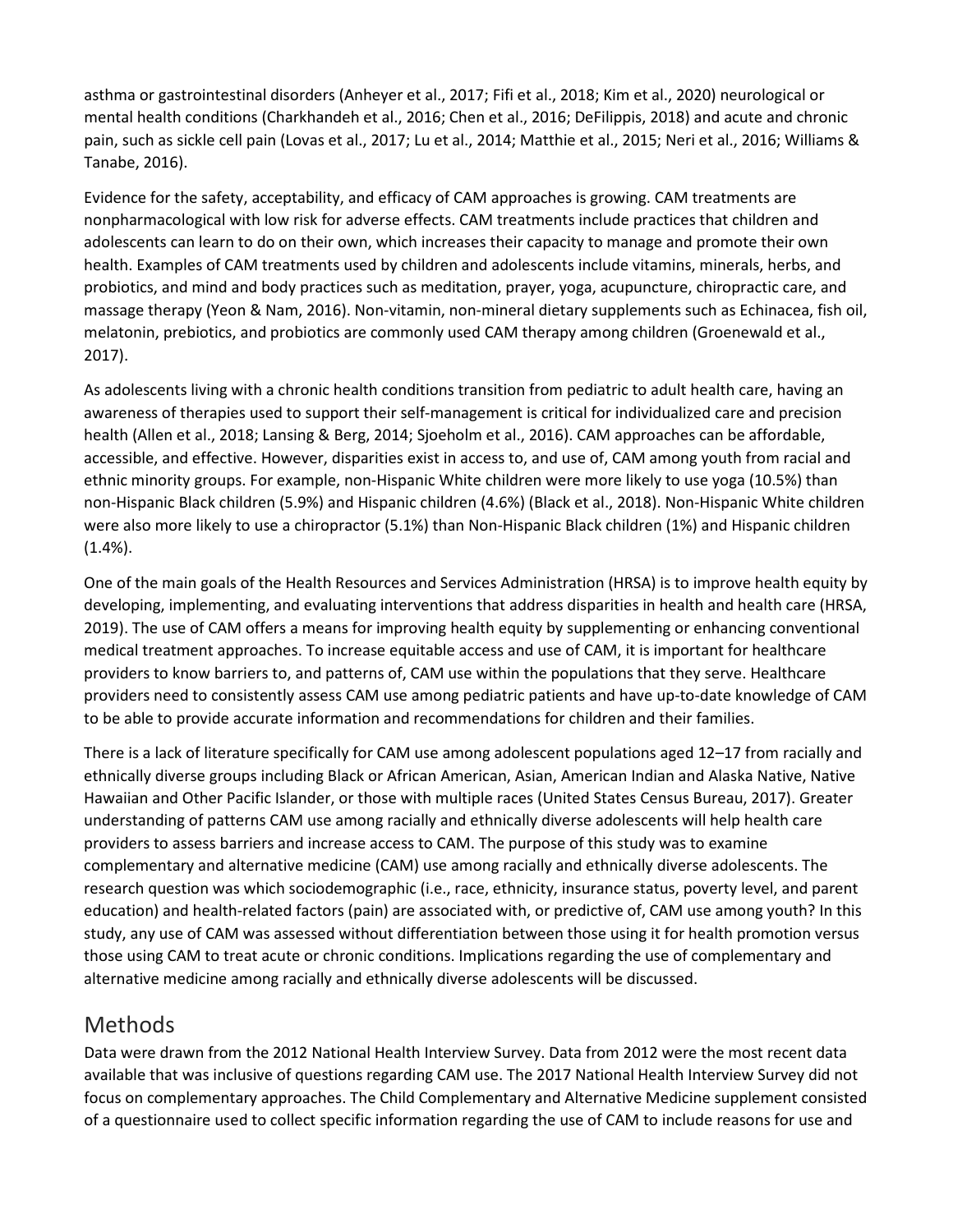types of CAM therapies used (NHIS, 2012). The sample from the 2012 Child Complementary and Alternative Medicine supplement included 13,275 interviews with adult caregivers who responded to questions about their children's CAM use. The data set contained an over-sampling of racially and ethnically diverse children. The following types of CAM approaches were included in the analysis of data: mantra meditation, mindfulness meditation, spiritual meditation, guided imagery, progressive relaxation, yoga, tai chi, and qi gong. These approaches were selected as there is the potential to be more accessible for use.

#### Measures

#### Outcome variable

Lifetime use of CAM was measured with a single item, "Did the subject use at least 1 CAM?" Zero was assigned when the respondents answered 'No″ and 1 was assigned when the respondents answered 'Yes" to the question. Respondents were not asked what CAM was used for so we could not classify CAM use by health promotion versus symptom management.

#### Predictors

The sociodemographic variables of interest were race (White, Black, Asian, multirace), ethnicity (non-Hispanic, Hispanic), insurance status (not insured, insured), poverty level (0–99% FPL, 100–199% FPL, 200–399% FPL, 400% FPL and above), and parent education (less than high school, HS or GED, more than HS). The health-related variable of interest was pain (no pain, one or more types of pain). Pain during the past 12 months, a healthrelated variable, as one of the predictors was assessed using the nine items, "has had frequent or severe headaches, including migraine?', has had abdominal pain?", "has had neck pain?", "has had low back pain?", "had had recurring headache other than migraine?", "has had other muscle or bone pain?", "has had other chronic pain?", "has had any severe sprains or strains?", and "has had dental pain?" The responses were coded as 1 if a respondent reported yes to one or more of the items and 0 if a respondent reported no to all the items.

#### Data analysis

Frequency tables were presented for all variables. For inferential models, we applied the Generalized Linear Models (GLM) family of analyses: a series of predictive models that calculate the score of the observed outcome for the subjects based on the selected variables. This allowed us to adjust the predictive model into a binary one to make use of logistic regression (Agresti, 2019; Darlington & Hayes, 2017). We followed this by evaluating the relevance of the overall model and each variable based on null hypothesis tests and effect size measures. Both elements were considered to determine that a variable had a relevant impact on the outcome. For the null hypothesis test of each variable, we used a significance level of 0.05 as the threshold to reject the null hypothesis of the slopes being equal to 0.

Logistic regression is the GLM needed for binary (0,1) outcomes. It specifies a model to predict binary data by the addition of the logit link; predicting the increase/decrease in log-odds to score 1 in the binary outcome. The logit link function transforms continuous predicted values to the range of probabilities (0, 1). These log-odds are later transformed into odds ratio (OR), and probabilities for interpretation and presentation as effect sizes. The OR represents the multiplicative change in the odds of scoring 1 in the binary outcome variable. The results are presented as OR and probability increase/decrease of answering 1 for each outcome as multiple interpretations of the effect sizes (Agresti, 2019). The model will be evaluated by its overall predictive accuracy with Tjur's pseudo-*R*<sup>2</sup> (Tjur, 2009), which evaluated the discriminant quality of the probability of answering 1.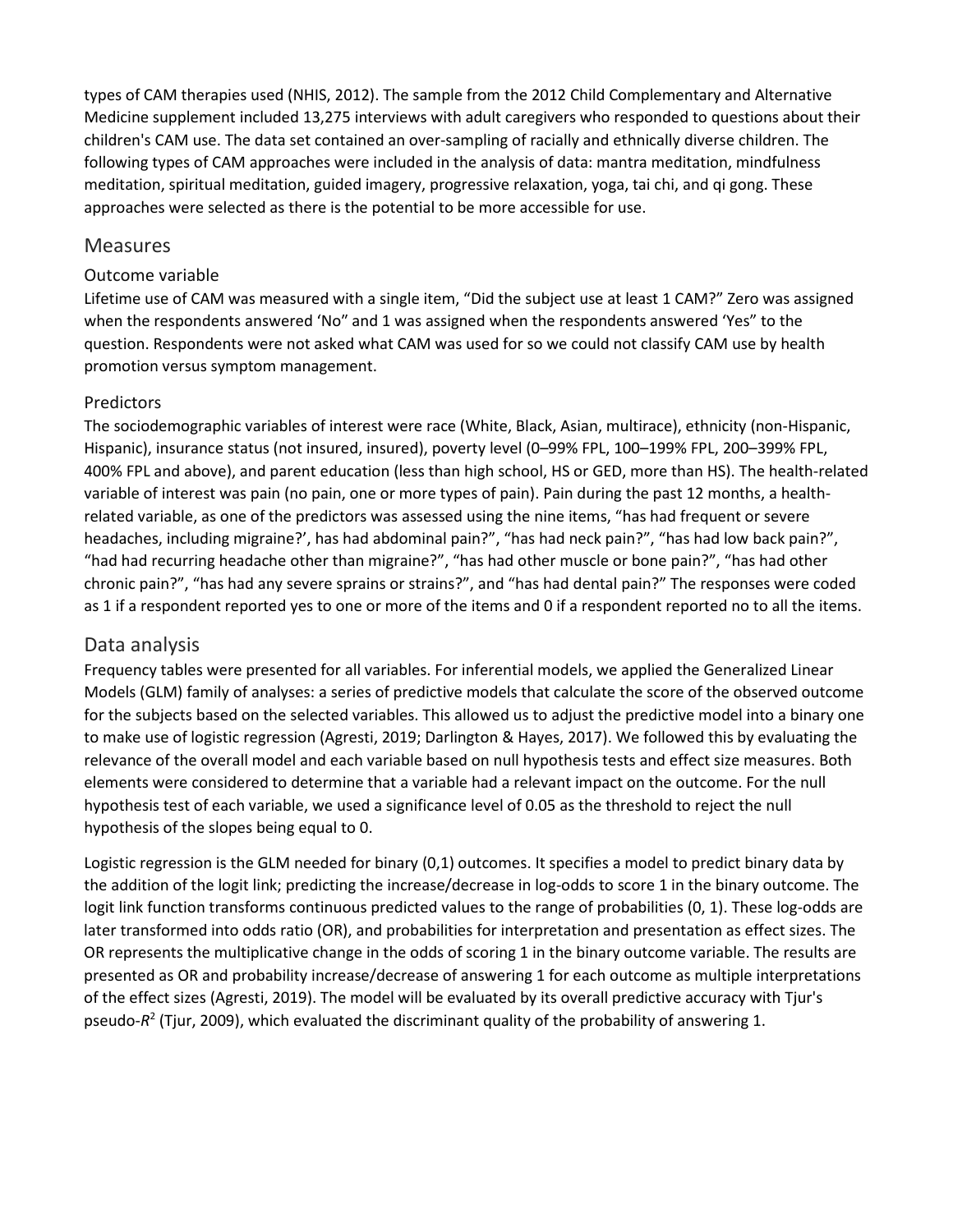### Results

### Sample characteristics

The sample consisted of parents who reported the racial and ethnic background of their adolescent children. The largest group of adolescents were White (*n* = 3298; 71%); of these, 1264 were identified as Hispanic. Seventeen percent of participants were identified as Black (*n* = 789), 8% as Asian (*n* = 350), and 4% as were identified as multiracial (*n* = 206; 4%). There were 517 parents who reported use of at least one CAM by their adolescent children, while 4136 did not use CAMs. Approximately 90% are insured, and 20% are in the 0–99% FPL (*n* = 888). See Table 1 for detailed sociodemographic characteristics of adolescents, and their CAM use.

| Variable         |                                 | n    | %  |
|------------------|---------------------------------|------|----|
| CAM use          |                                 |      |    |
|                  | Yes (one or more types)         | 517  | 12 |
|                  | <b>No</b>                       | 4136 | 88 |
| Race             |                                 |      |    |
|                  | Asian                           | 350  | 8  |
|                  | <b>Black</b>                    | 789  | 17 |
|                  | Multirace                       | 206  | 4  |
|                  | White                           | 3298 | 71 |
| Ethnicity        |                                 |      |    |
|                  | Hispanic                        | 1264 | 27 |
|                  | non-Hispanic                    | 3389 | 73 |
| Health insurance | Insured                         | 4158 | 90 |
|                  | Not Insured                     | 466  | 10 |
| Poverty level    |                                 |      |    |
|                  | 0-99% FPL                       | 888  | 19 |
|                  | 100-199% FPL                    | 1128 | 24 |
|                  | 200-399% FPL                    | 1384 | 30 |
|                  | 400% FPL or above               | 1253 | 27 |
| Parent education |                                 |      |    |
|                  | Less than high school           | 474  | 10 |
|                  | HS diploma or GED               | 971  | 21 |
|                  | More than HS                    | 3203 | 69 |
| Report some pain |                                 |      |    |
|                  | Yes (one or more types of pain) | 1600 | 35 |
|                  | No                              | 3038 | 65 |

Table 1. Descriptive statistics of the sample characteristics ( $N = 4653$ ).

### Odds of CAM use

Table 2 presents the results from the logistic regression. For the logistic regression model, Tjur's pseudo-*R<sup>2</sup>* = 0.05, indicated that there was a 0.05 predictive probability mean difference between groups based on the model. This represents a negligible effect for the overall model.

Table 2. Logistic regression analysis of factors associated with CAM use in racially and ethnically diverse adolescents.

|             |          | Estimate   Std. Error $ p$ -value   OR |                                  | 2.5% | 97.5% |
|-------------|----------|----------------------------------------|----------------------------------|------|-------|
| (Intercept) | $-2.976$ | 0.3                                    | $< 0.001$   0.051   0.028   0.09 |      |       |
| Race        |          |                                        |                                  |      |       |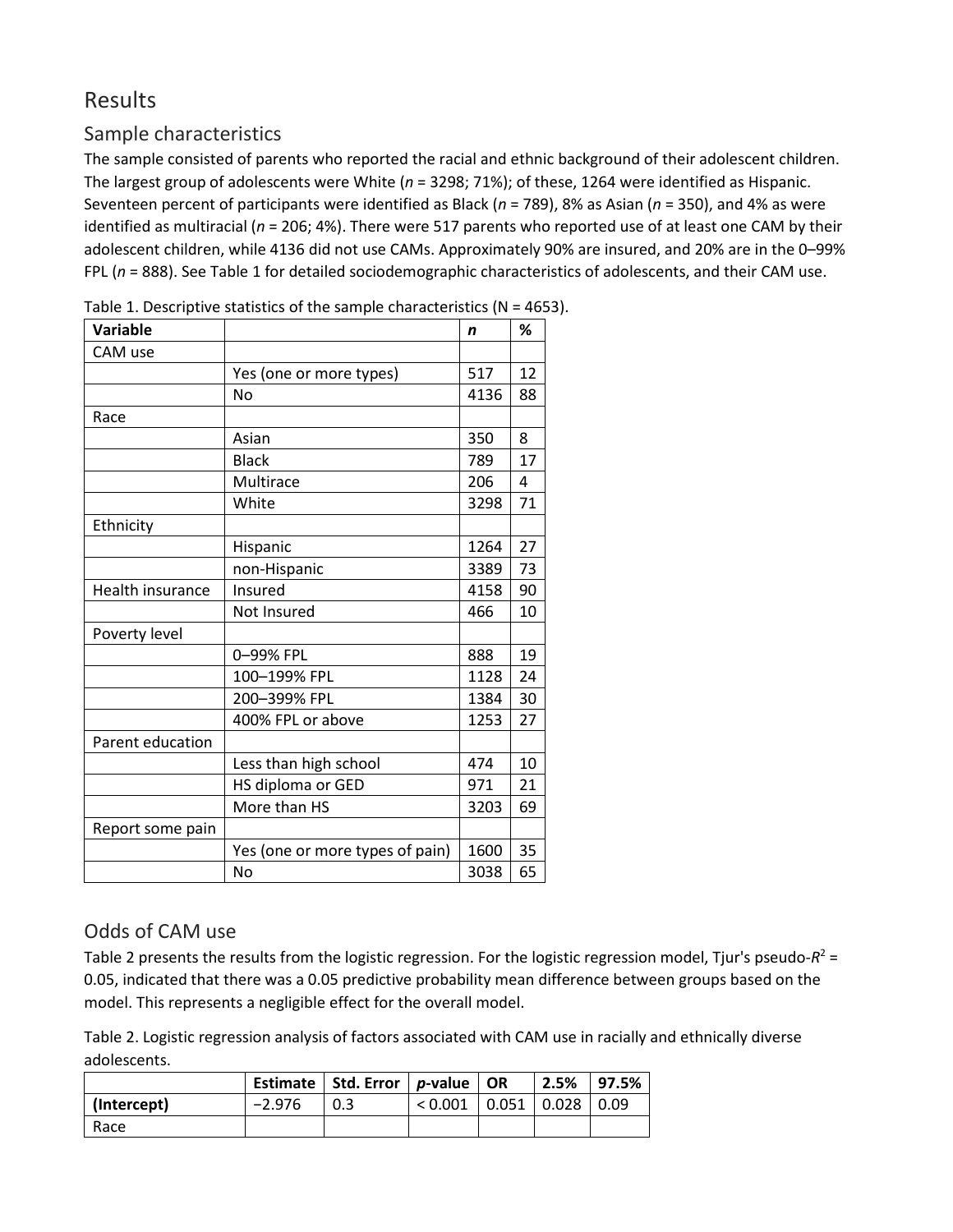| <b>Black</b>             | $-1.089$ | 0.187 | < 0.001 | 0.337 | 0.229 | 0.479 |
|--------------------------|----------|-------|---------|-------|-------|-------|
| Asian                    | $-0.129$ | 0.182 | 0.478   | 0.879 | 0.606 | 1.242 |
| <b>Multiracial</b>       | 0.303    | 0.197 | 0.124   | 1.354 | 0.908 | 1.969 |
| <b>Hispanic</b>          | $-0.527$ | 0.135 | < 0.001 | 0.59  | 0.451 | 0.765 |
| <b>Insured</b>           | 0.091    | 0.184 | 0.622   | 1.095 | 0.773 | 1.592 |
| Poverty level            |          |       |         |       |       |       |
| 100-199% FPL             | 0.104    | 0.178 | 0.557   | 1.11  | 0.786 | 1.579 |
| 200-399% FPL             | 0.168    | 0.171 | 0.326   | 1.183 | 0.85  | 1.666 |
| 400% FPL or above        | 0.435    | 0.173 | 0.012   | 1.545 | 1.106 | 2.183 |
| Parent education         |          |       |         |       |       |       |
| <b>HS diploma or GED</b> | $-0.043$ | 0.259 | 0.868   | 0.958 | 0.584 | 1.615 |
| More than HS             | 0.641    | 0.235 | 0.006   | 1.898 | 1.219 | 3.074 |
| Reported some pain       | 0.839    | 0.097 | < 0.001 | 2.314 | 1.914 | 2.8   |

For all variables, we rejected the null hypothesis (*p* < 0.05) of them being equal to 0 for five regression slopes. Black participants were less likely to use CAM than White participants, with White participants being 2.96 times more likely to use CAM, OR = 0.34, 95% CI [0.23, 0.48]. Hispanic participants were less likely to use CAM than non-Hispanic participants, with the non-Hispanic participants being 1.69 times more likely to use CAM, OR = 0.59, 95% CI [0.45, 0.77). Participants who were at 400% FPL or above were 1.5 times more likely to use CAM than participants in the 0–99% FPL, OR = 1.55, 95% CI [1.11, 2.18]. Adolescents whose parents had an education higher than high school are more likely to use CAM than those whose parents had education less than high school, OR = 1.9, 95% CI [0.219, 3.074]. Adolescents who reported some type of pain were more 2.3 times more likely to use CAM than those participants who reported no pain, OR = 2.31, 95% CI [1.91, 2.8]. The conditional effects plots are presented for these predictors in Fig. 1. (insert Table 2 and Fig. 1 here).



Fig. 1. Conditional effects of predictors.

#### Prevalence of CAM use by race/ethnicity and pain

To compare if the use of CAM varied depending on the racial and ethnic groups who reported some type of pain, we ran two interactions models. First, to evaluate if race and pain interacted to predict the use of CAM, and second to evaluate if ethnicity and pain interacted, we reject the null hypothesis for both (*p* = 0.09, and *p* = 0.50 respectively), and these models presented no improvement in the overall model predictive accuracy (Tjur's pseudo- $R^2$  = 0.05). (Insert Table 3 here).

Table 3. Racial and ethnic minority groups and their reports of pain.

|  |  | No pain   Reported some pain |
|--|--|------------------------------|
|--|--|------------------------------|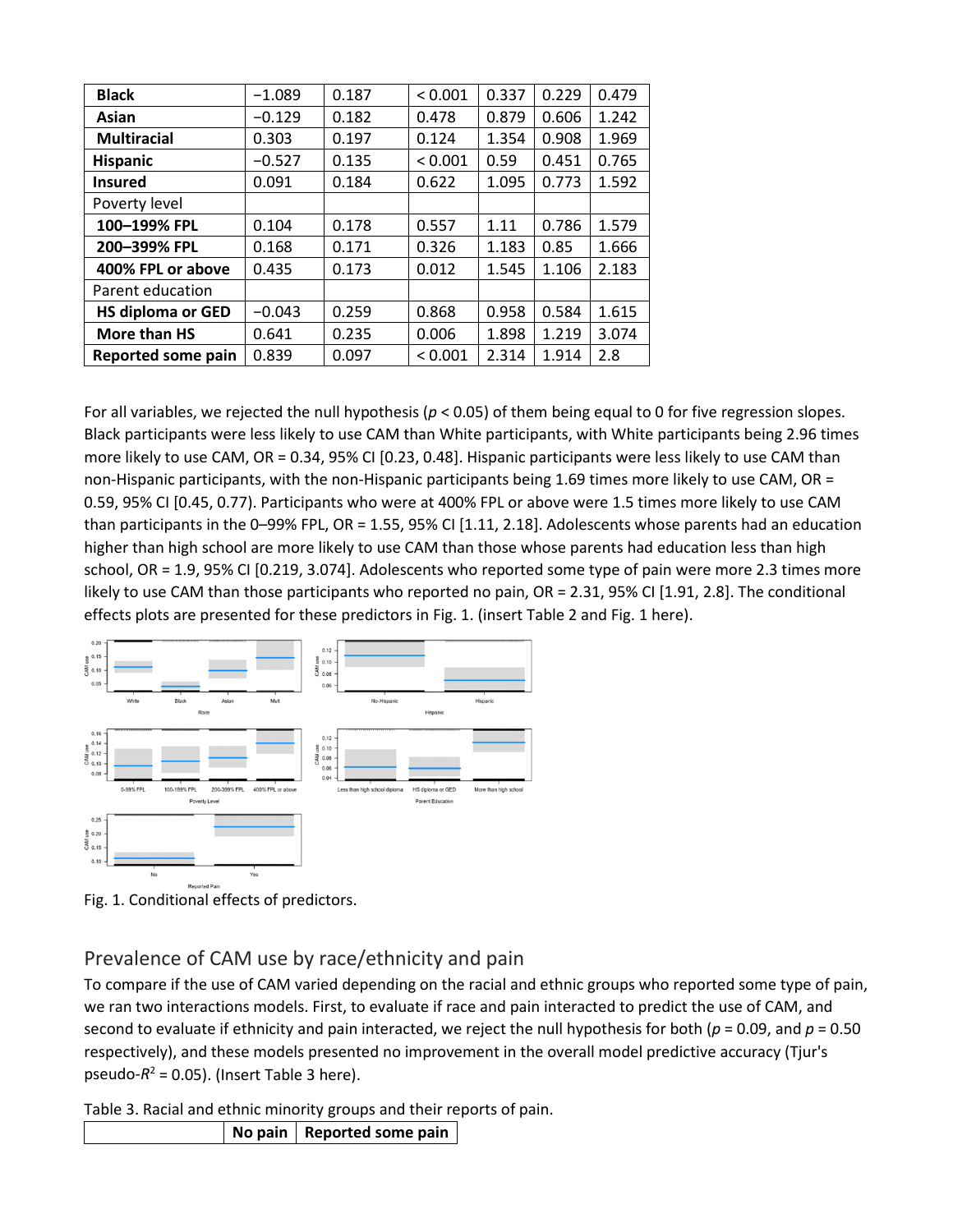| 2123 | 1166 |
|------|------|
| 540  | 246  |
| 248  | 101  |
| 118  | 86   |
|      |      |
| 2165 | 1210 |
| 873  | 390  |
|      |      |

### **Discussion**

Our results revealed that racial and ethnic background, family socioeconomic status, level of parent education, and presence of pain were associated with differences in CAM use. While CAM use was evident among racially and ethnically diverse adolescents, they had lower rates of CAM use in comparison to non-Hispanic Whites. Reasons for these differences may be related to variations in definitions and descriptions of CAM. For example, prayer was classified under meditative practices. In the NHIS question, the phrase meditative practices was used and not the word prayer (NHIS, 2012). Predictors for those who engage in meditation are more likely to be non-Hispanic White and have a higher education level. What is not clear, are the reasons other racial and ethnic minority populations are less likely to use meditation. In addition, while prayer could fall under the category of meditation, the construct for studies reviewed often use the word prayer and not meditation (Clayton-Jones & Haglund, 2016; Dew, Kollins, & Koenig, 2020; Kawachi, 2020; Ly et al., 2020). In addition, the results may reflect the fact that the respondents perceived CAM as being provider delivered instead of their self-management with CAM.

Given the history and salience of spirituality to include prayer in Black and Hispanic populations, it is surprising that both populations reported using this category of CAM approaches less often than other parents. In the NHIS survey, prayer was referred to as meditation. Some parents may not have perceived that prayer fit in the category of meditation, therefore, they may not have disclosed participation in prayer as CAM use. Lack of disclosure to CAM use has an impact on the measured prevalence. It is important for healthcare providers to be aware of words and labels used by populations they care for. Patients who expressed having spiritual beliefs and preferences expected their provider to be more involved in developing the CAM treatment plan compared to patients with average spirituality (Ben-Arye et al., 2012). There is also a need to have consistent language for concepts used in research. Whether spiritual practices and beliefs should be classified as CAM, warrants further discussion. Inclusion of spiritual practices and beliefs may give the perception that racial/ethnic minority populations have equal access to and use diverse types of CAM. Further research to understand CAM use, encompassing or not encompassing spiritual beliefs and practices is needed.

In this study, use of CAM was more prevalent among adolescents experiencing pain. In other studies, mind-body interventions such as breathing exercises, prayer, and yoga have been shown to be effective for pain management among adolescents who have chronic health conditions (Moody et al., 2017; Neri et al., 2016). Other studies reported that CAM use is more likely among older children aged 12–17 living with chronic health conditions or recurrent headaches (Black et al., 2015). In other studies, CAM treatments that include manipulative/body-based methods such as massage and exercise have been used to reduce pain and improve chronic health management among children and adolescents with racial and ethnic minority backgrounds (Moody et al., 2017). Prayer and spiritual healing have been identified as popular CAM approaches for symptom management among adolescents with sickle cell disease (McClafferty et al., 2017). Among adolescents, experiences of musculoskeletal pain or chronic disease were strong predictors of future CAM use (Steinsbekk, 2011). The relationship between CAM use and chronic conditions might be due to necessity to help alleviate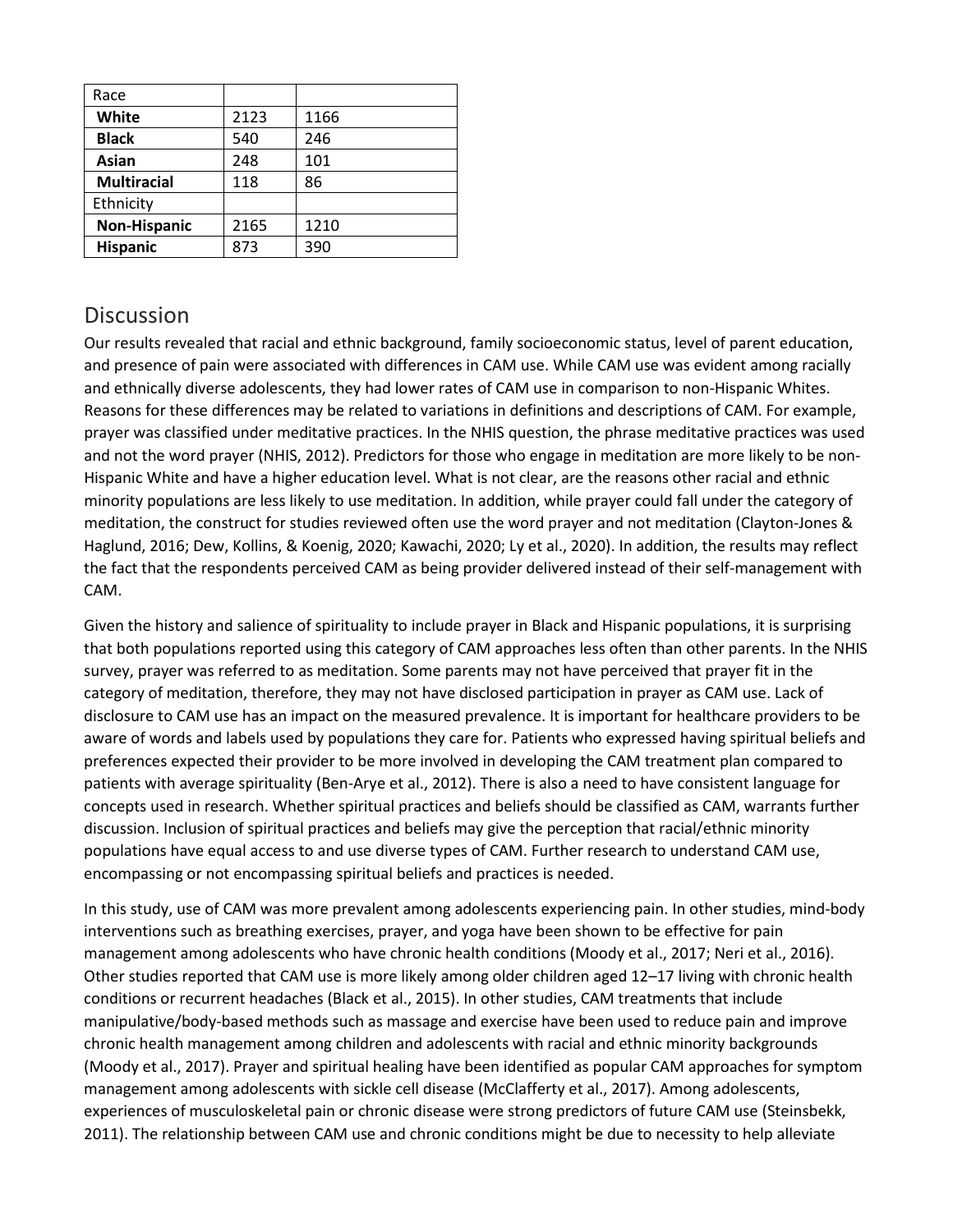symptoms or due to interest in using a complementary approach rather than relying solely on medications. Parents also play an important role in adolescents' knowledge of and use of CAM.

Based on the results of this analysis, CAM was used more often by adolescents whose parents attained a higher level of income and education (Groenewald et al., 2017; Italia et al., 2014).). Similarly, other researchers identified that CAM use is more likely among adolescents whose parents use CAM (Black et al., 2015). Knowledge of and access to CAM have shown to be limited for low-income populations. Results from previous research also support that inadequate health literacy affects patients and is more prevalent among minority groups in terms of their interests in implementing CAM use (Montross-Thomas et al., 2017). When examining CAM use among inpatients, those with a higher health literacy utilized CAM services more often than those with a lower health literacy (Gardiner et al., 2013). To empower individuals in CAM use, instructions should be conveyed at an appropriate education level to ensure successful implementation of services.

#### Promoting awareness of CAM Use

Disparities exist in CAM use between minority adolescents and non-minority adolescents. It is vital that health care providers have an awareness of the disparities that exist among diverse groups and identify methods to address barriers to CAM use. Assessment of CAM use should be incorporated into a patient's health history, with an understanding between the recipient and provider of the role that CAM has in ongoing health maintenance. Consideration of the language and terms used with racially and ethnically diverse adolescent groups to describe CAM therapies is essential. Having honest and nonjudgmental dialogues are helpful in obtaining accurate assessments by health care providers who care for adolescents.

The potential for parents and adolescents to withhold information regarding CAM use should be a consideration in completing the health assessment (Chao et al., 2008). Researchers indicated that disclosure of CAM use motivated their participants to request more information regarding their health, increased healthcare providers' awareness, and promoted support from family and friends in terms of their use of CAM.

Racially and ethnically diverse adolescents may not only be limited in their access to CAM use but may also be limited in having an awareness of the various types of CAM therapies that are available. Health care providers may be less likely to discuss CAM use if it is assumed that adolescents who receive public insurance may be limited in their insurance coverage and/or out-of-pocket funds to access specific CAM therapies when compared to those with private insurance. Some health care providers may never have the discussion with their patients due to assumptions or a lack of knowledge on their part. In addition, health care providers may not establish the rapport needed with adolescents and their families to facilitate ongoing discussion regarding CAM use. Selfdisclosure of CAM use may not always occur when assessed by health care providers. Promoting discussion with minority adolescents can assist health care providers in not only understanding barriers to CAM use but support understanding of facilitators, as well.

#### Limitations

Although the data set used for this study was large and robust, this secondary analysis is still limited to the variables included in the dataset and the survey questions used. Limitations included recall bias for those who completed the survey. Parents reported their children's CAM use, it is unknown if the children would have reported the same level of use. The cultural validity and reliability of the survey, and outcomes of CAM were not known. Different cultures and minority populations might interpret or perceive CAM differently and might not consider some CAM practices as CAM since they view them as part of their everyday life or culture (i.e. herbal teas, prayer). Therefore, some respondents might not have reported some CAM use practices, which could have contributed to underreporting on some items. Incorporating survey items that have been determined as appropriate socially and culturally will add to the validity and reliability of instruments used. Additional ethnic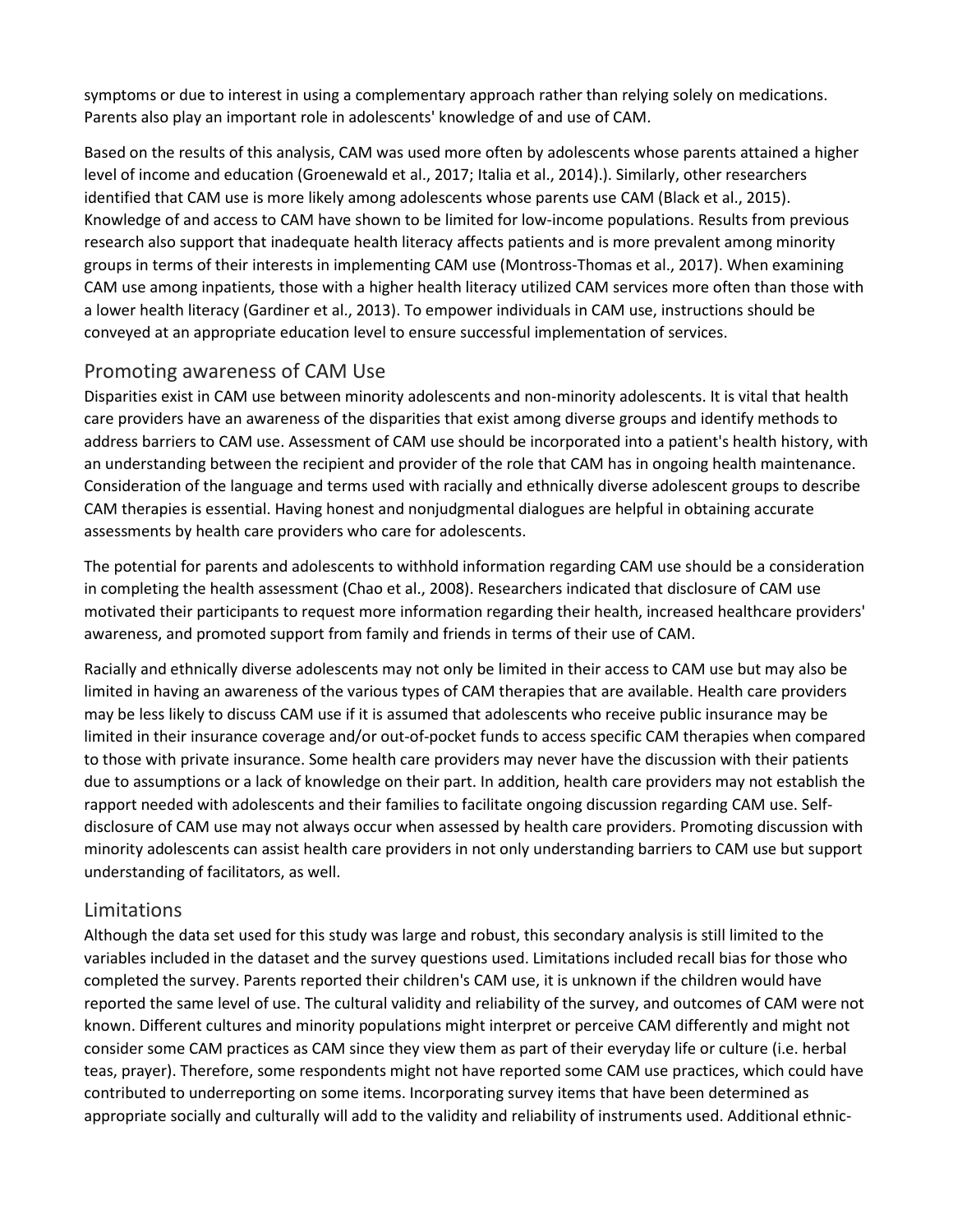specific research will lend a greater understanding of CAM use among minority adolescents and provide insight into how CAM use intersects health and illness beliefs, and outcomes, and promotes quality of life. This information can be used to inform health care providers regarding assessment and health care delivery options.

# Conclusion

CAM is a viable option to support health promotion and health maintenance for racially and ethnically diverse adolescents. Greater discussion regarding CAM use should occur between families and health care providers to achieve more comprehensive assessments. Additional research to explore CAM use among specific minority groups is warranted. Long-term CAM use and the impact on health outcomes is not well established among minority adolescents. Future inquiry inclusive of short- and long-term CAM use is warranted to better understand factors associated with CAM-related health outcomes.

# Funding

This research project was supported by New Connections: Increasing Diversity of Robert Wood Johnson Foundation Programming. In addition, research assistance for data analysis and article development was supported by research funds from the Marquette University College of Nursing.

## Declaration of Competing Interest

The corresponding author, Dr. Dora Clayton-Jones received grant funding from New Connections: Increasing Diversity of Robert Wood Johnson Foundation Programming.

### References

Abu-Baker et al., 2018. N.N. Abu-Baker, C. Savage, B.H. Amarneh. **Strategies of managing minor childhood illnesses using complementary and alternative medicine in Jorden.** Global Journal of Health Sciences, 10 (2) (2018), pp. 145-154. https://doi.org/10.5539/gjhs.v10n2p145

Agresti, 2019. A. Agresti. **An introduction to categorical data analysis (3rd ed).** John Wiley & Sons (2019) Allen et al., 2018. T.M. Allen, A.A. Wren, L.M. Anderson, A. Sabholk, C.F. Mauro. **A group CBT-yoga protocol** 

**targeting pain-related and internalizing symptoms in youth.** Clinical Practice in Pediatric Psychology, 6 (1) (2018), pp. 7-18. https://doi.org/10.1037/cpp0000206

- Anheyer et al., 2017. D. Anheyer, J. Frawley, A.K. Koch, R. Lauche, J. Langhorst, G. Dobos, H. Cramer. **Herbal medicines for gastrointestinal disorders in children and adolescents: A systematic review.**  Pediatrics, 139 (6) (2017). https://doi.org/10.1542/peds.2017-0062
- Ben-Arye et al., 2012. E. Ben-Arye, E. Schiff, H. Vintal, O. Agour, L. Preis, M. Steiner. **Integrating complementary medicine and supportive care: Patients' perspectives toward complementary medicine and spirituality.** Journal of Alternative and Complementary Medicine, 18 (9) (2012), pp. 824-831. https://doi.org/10.1089/acm.2011.0327
- Black et al., 2015. L.I. Black, T.C. Clarke, P.M. Barnes, B.J. Stussman, R.L. Nahin. **Use of complementary health approaches among children aged 4–17 years in the United States: National Health Interview Survey, 2007–2012.** National Health Statistics Reports, 10 (78) (2015), pp. 1-19. Retrieved from https://www.ncbi.nlm.nih.gov/pmc/articles/PMC4562218/
- Black et al., 2018. L.I. Black, T.C. Clarke, P.M. Barnes, B.J. Stussman, R.L. Nahin. **Use of yoga, meditation, and among U.S. children aged 4–17 years: National Health Interview Survey, 2007–2012. National Health Statistics Reports; no 324.** National Center for Health Statistics, Hyattsville, MD (2018)
- Chao et al., 2008. M.T. Chao, C. Wade, F. Kronenberg. **Disclosure of complementary and alternative medicine to conventional medical providers: Variation by race/ethnicity and type of CAM.** Journal of the National Medical Association, 100 (11) (2008), pp. 1341-1349. https://doi.org/10.1016/s0027- 9684(15)31514-5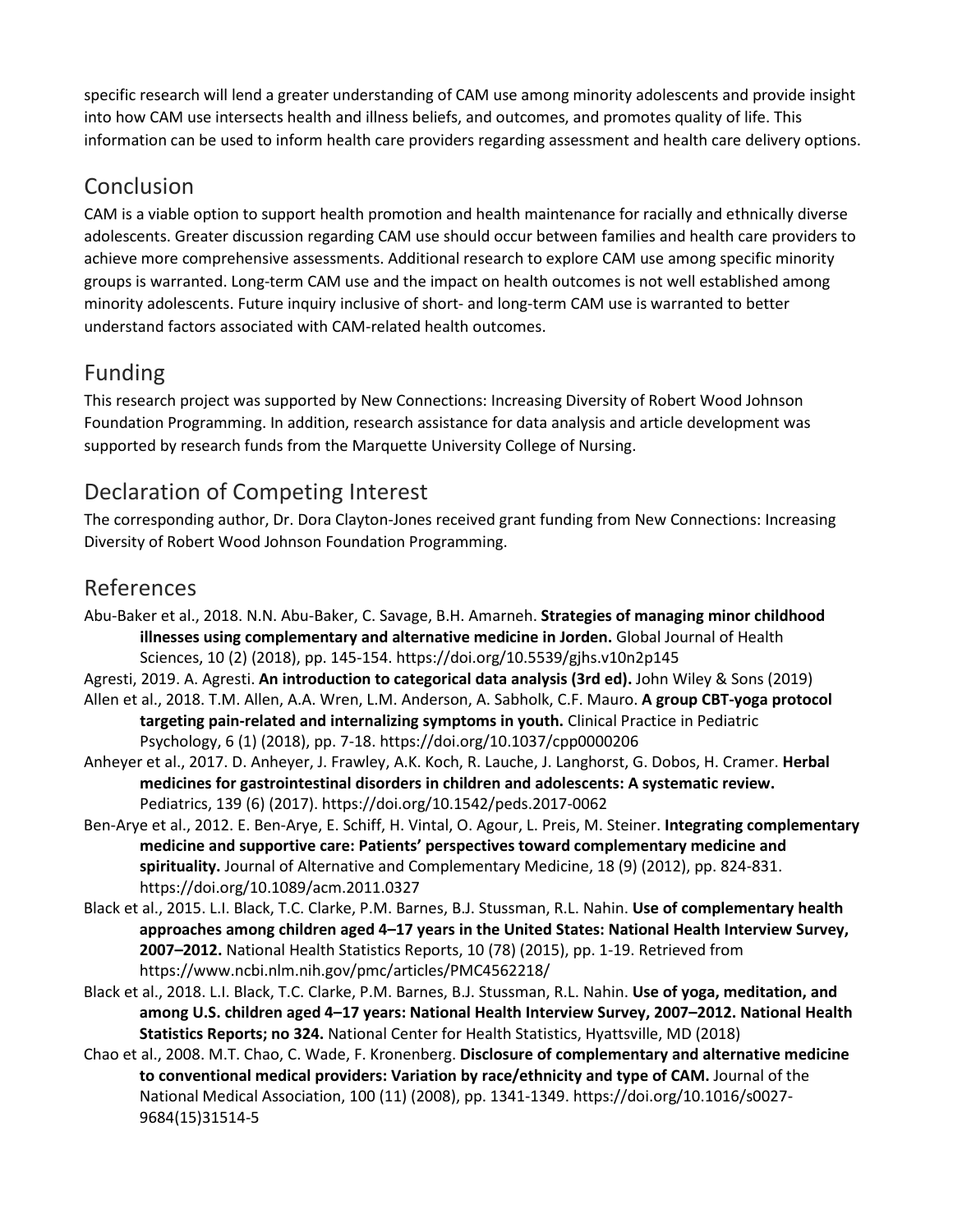- Charkhandeh et al., 2016. M. Charkhandeh, M.A. Talib, C.J. Hunt. **The clinical effectiveness of cognitive behavior therapy and an alternative medicine approach in reducing symptoms of depression in adolescents.** Psychiatry Research, 239 (2016), pp. 325-330
- Chen et al., 2016. C. Chen, Y.J. Chong, S.L. Hie, R. Sultana, S. Lee, W. Chan, ..., H.H. Cheong. **Complementary and alternative medicines use among pediatric patients with epilepsy in a multiethnic community.** Epilepsy & Behavior: E&B, 60 (2016), pp. 68-74. https://doi.org/10.1016/j.yebeh.2016.04.008
- Clayton-Jones & Haglund, 2016. D Clayton-Jones, K Haglund. **The role of spirituality and religiosity in persons living with sickle cell disease: A review of the literature.** Journal of Holistic Nursing, 34 (4) (2016), pp. 351-360, 10.1177/0898010115619055
- Cohen et al., 2018. E.M. Cohen, M.L. Dossett, D.H. Mehta, R.B. Davis, Y.C. Lee. **Factors associated with insomnia and complementary medicine use in children: Results of a national survey.** Sleep Medicine, 44 (2018), pp. 82-88. https://doi.org/10.1016/j.sleep.2018.01.007
- Darlington and Hayes, 2017. R.B. Darlington, A.F. Hayes. **Regression analysis and linear models***.* **Concepts, applications, and implementation.** The Guilford Press (2017)
- DeFilippis, 2018. M. DeFilippis. **The use of complementary alternative medicine in children and adolescents with autism Spectrum disorder.** Psychopharmacology Bulletin, 48 (1) (2018), pp. 40-63
- Dew, Kollins, & Koenig, 2020. R.E. Dew, S.H. Kollins, H.G. Koenig. **ADHD, religiosity, and psychiatric comorbidity in adolescence and adulthood.** Journal of Attention Disorders. Advance online publication. (2020), 10.1177/1087054720972803
- Fifi et al., 2018. A.C. Fifi, C.H. Axelrod, P. Chakraborty, M. Saps. **Herbs and spices in the treatment of functional gastrointestinal disorders: A review of clinical trials.** Nutrients, 10 (11) (2018), p. 1715. https://doi.org/10.3390/nu10111715
- Gardiner et al., 2013. P. Gardiner, S. Mitchell, A.C. Filippelli. **Health literacy and complementary and alternative medicine use among underserved inpatients in a safety net hospital.** Journal of Health Community, 18 (2013), pp. 290-297. https://doi.org/10.1080/10810730.2013.830663
- Groenewald et al., 2017. C.B. Groenewald, S.E. Beals-Erickson, J. Ralston-Wilson, J.A. Rabbits, T.M. Palermo. **Complementary and alternative medicine use by children with pain in the United States.**  Complementary and Alternative Medicine, 17 (7) (2017), pp. 785-793. https://doi.org/10.1016/j.acap.2017.02.008
- Health Services and Resources Administration, 2019. Health Services, Resources Administration. **Health services and resources administration strategic plan.** Retrieved from http://www.hrsa.gov/about/strategicplan/index.html (2019 October)
- Italia et al., 2014. S. Italia, S.B. Wolfenstetter, C.M. Teuner. **Patterns of complementary and alternative medicine (CAM) use in children: A systematic review.** European Journal of Pediatrics, 173 (11) (2014), pp. 1413-1428 https://doi.org/10.1007/s00431-014-2300-z
- Kawachi, 2020. I. Kawachi. **Invited commentary: Religion as a social determinant of health.** American Journal of Epidemiology, 189 (12) (2020), pp. 1461-1463 https://doi.org/10.1093/aje/kwz204
- Kim et al., 2020. E.J. Kim, J. Simonson, S. Jacome, J. Conigliaro, A.D. Hanchate, N. Hajizadeh. **Disparities in complementary alternative medicine use and asthma exacerbation in the United States.** The Journal of Asthma: Official Journal of the Association for the Care of Asthma, 57 (8) (2020), pp. 866-874. https://doi.org/10.1080/02770903.2019.161461
- Lansing and Berg, 2014. A.H. Lansing, C.A. Berg. **Topical review: Adolescent self-regulation as a foundation for chronic illness self-management.** Journal of Pediatric Psychology, 39 (10) (2014), pp. 1091-1096. https://doi.org/10.1093/jpepsy/jsu067
- Lovas et al., 2017. D.A. Lovas, K. Pajer, J.M. Chorney, D.X. Vo, M. Howlett, A. Doyle, A. Huber. **Mindfulness for adolescent chronic pain: A pilot feasibility study.** Journal of Child and Adolescent Mental Health, 29 (2) (2017), pp. 129-136. https://doi.org/10.2989/17280583.2017.1355807
- Lu et al., 2014. K. Lu, M.J. Cheng, X. Ge, A. Berger, D. Xu, G.J. Kato, C.P. Minniti. **A retrospective review of acupuncture use for the treatment of pain in sickle cell disease patients.** Clinical Journal of Pain, 30 (9) (2014), pp. 825-830